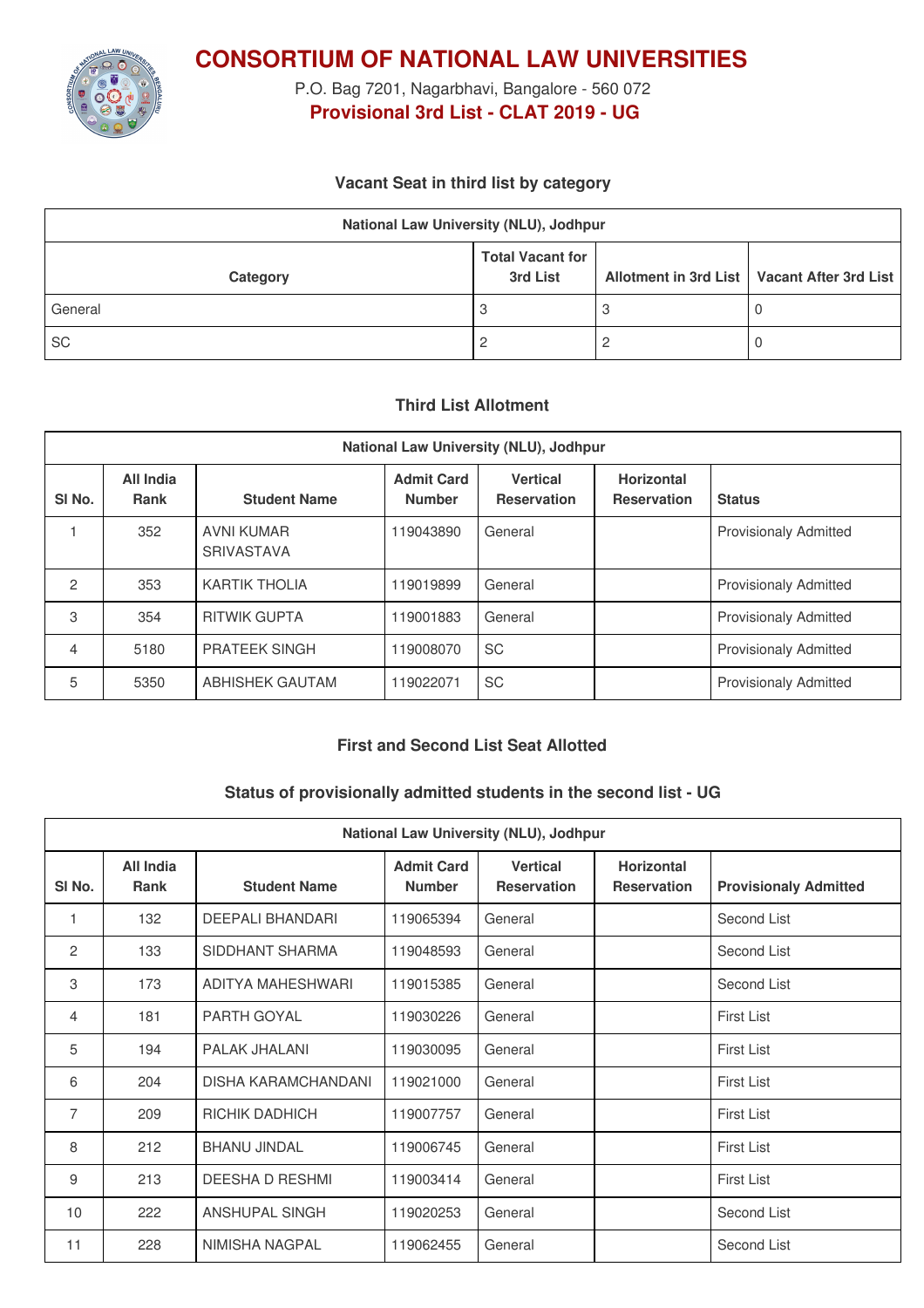| National Law University (NLU), Jodhpur |                          |                          |                                    |                                       |                                         |                              |
|----------------------------------------|--------------------------|--------------------------|------------------------------------|---------------------------------------|-----------------------------------------|------------------------------|
| SI <sub>No.</sub>                      | All India<br><b>Rank</b> | <b>Student Name</b>      | <b>Admit Card</b><br><b>Number</b> | <b>Vertical</b><br><b>Reservation</b> | <b>Horizontal</b><br><b>Reservation</b> | <b>Provisionaly Admitted</b> |
| 12                                     | 229                      | ARADHYA DIXIT            | 119001983                          | General                               |                                         | Second List                  |
| 13                                     | 230                      | MONISH KUMAR PATWA       | 119034696                          | General                               |                                         | <b>First List</b>            |
| 14                                     | 231                      | ANANYA AWASTHI           | 119033410                          | General                               |                                         | Second List                  |
| 15                                     | 232                      | <b>GAURI SHARMA</b>      | 119014655                          | General                               |                                         | Second List                  |
| 16                                     | 233                      | <b>MANSI TIWARI</b>      | 119061319                          | General                               |                                         | <b>First List</b>            |
| 17                                     | 236                      | <b>SUSHOVAN PATNAIK</b>  | 119020149                          | General                               |                                         | Second List                  |
| 18                                     | 237                      | <b>GARIMA CHAUHAN</b>    | 119020778                          | General                               |                                         | First List                   |
| 19                                     | 239                      | <b>EISHAN MEHTA</b>      | 119023717                          | General                               |                                         | Second List                  |
| 20                                     | 240                      | <b>SHREYA</b>            | 119032674                          | General                               |                                         | Second List                  |
| 21                                     | 242                      | <b>HIMANSHU RANJAN</b>   | 119012307                          | General                               |                                         | Second List                  |
| 22                                     | 243                      | RIA AJAY CHAUDHARY       | 119023253                          | General                               |                                         | Second List                  |
| 23                                     | 245                      | NAVYA BHANDARI           | 119064004                          | General                               |                                         | Second List                  |
| 24                                     | 246                      | PRATYUSH NIGAM           | 119013439                          | General                               |                                         | Second List                  |
| 25                                     | 251                      | <b>VISHAL BANG</b>       | 119027828                          | General                               |                                         | <b>First List</b>            |
| 26                                     | 252                      | RAHUL RAO                | 119001298                          | General                               |                                         | Second List                  |
| 27                                     | 253                      | <b>VISHNUM</b>           | 119045879                          | General                               |                                         | Second List                  |
| 28                                     | 254                      | SARVAGYA VERMA           | 119011071                          | General                               |                                         | Second List                  |
| 29                                     | 258                      | <b>ANIKET</b>            | 119002544                          | General                               |                                         | Second List                  |
| 30                                     | 259                      | <b>TISHA GUPTA</b>       | 119027643                          | General                               |                                         | <b>First List</b>            |
| 31                                     | 261                      | BHAVYA KANSARA           | 119039460                          | General                               |                                         | <b>First List</b>            |
| 32                                     | 262                      | KAVYA ARORA              | 119025598                          | General                               |                                         | Second List                  |
| 33                                     | 264                      | KARTIKEYA PRAKASH        | 119042671                          | General                               |                                         | Second List                  |
| 34                                     | 266                      | <b>ISHAN KHARE</b>       | 119037017                          | General                               |                                         | Second List                  |
| 35                                     | 268                      | SARANSH KHANDELWAL       | 119022920                          | General                               |                                         | Second List                  |
| 36                                     | 269                      | <b>OJASAV CHITRANSHI</b> | 119004374                          | General                               |                                         | Second List                  |
| 37                                     | 270                      | NANDINI KAUSHIK          | 119008545                          | General                               |                                         | Second List                  |
| 38                                     | 271                      | SHUKTIZ SINHA            | 119012898                          | General                               |                                         | Second List                  |
| 39                                     | 273                      | SAMARTH AGARWAL          | 119005364                          | General                               |                                         | Second List                  |
| 40                                     | 275                      | NIDHI LAKHOTIA           | 119019397                          | General                               |                                         | First List                   |
| 41                                     | 276                      | SHREEYA KOTNIS           | 119008193                          | General                               |                                         | Second List                  |
| 42                                     | 281                      | <b>GOURI SREEKUMAR</b>   | 119005625                          | General                               |                                         | Second List                  |
| 43                                     | 282                      | ANSHUL VASHISTHA         | 119024124                          | General                               |                                         | <b>First List</b>            |
| 44                                     | 288                      | RISHABH JAIN             | 119020792                          | General                               |                                         | First List                   |
| 45                                     | 289                      | SHIVANGI PALIWAL         | 119025698                          | General                               |                                         | Second List                  |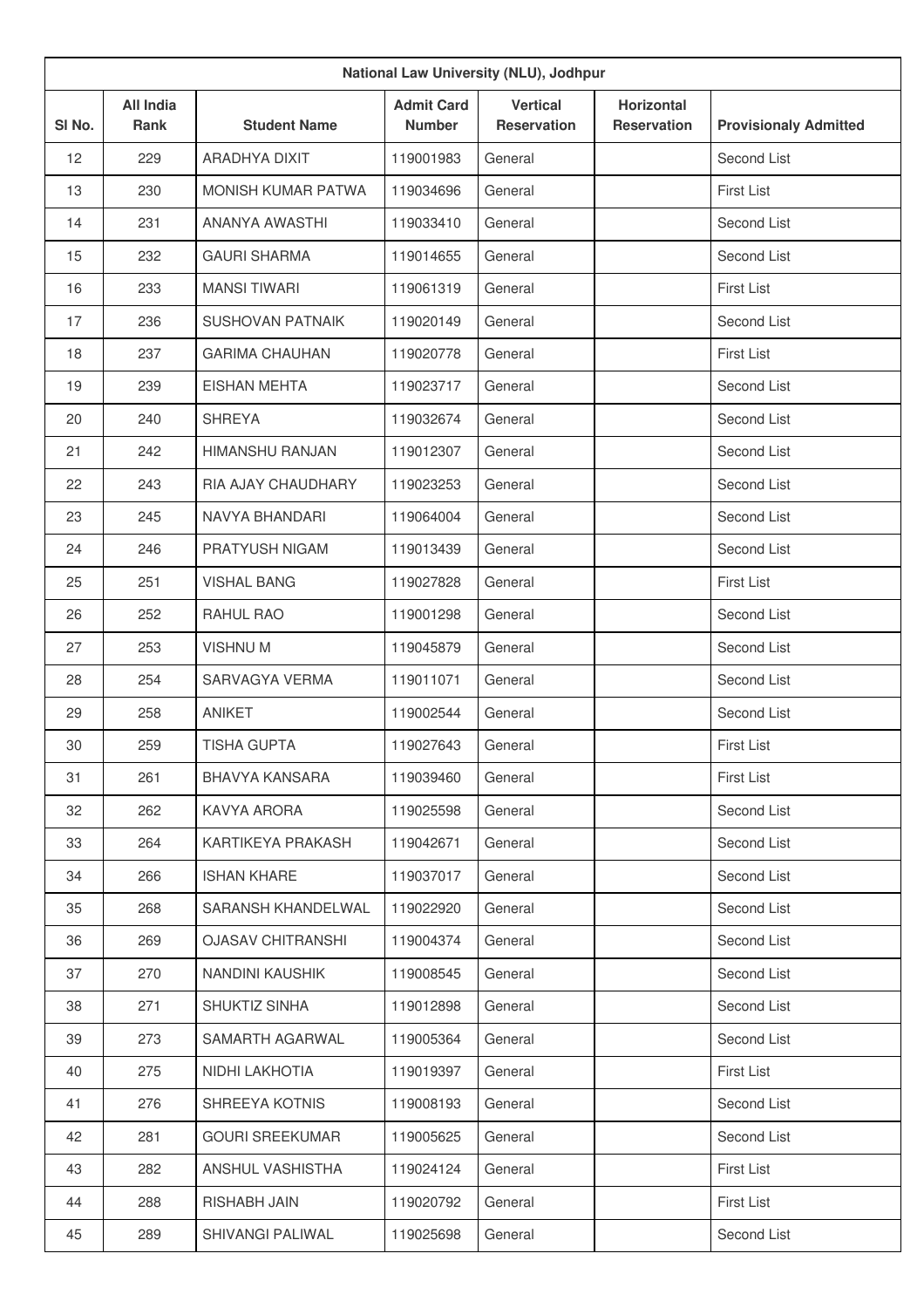| National Law University (NLU), Jodhpur |                                 |                                  |                                    |                                       |                                         |                              |
|----------------------------------------|---------------------------------|----------------------------------|------------------------------------|---------------------------------------|-----------------------------------------|------------------------------|
| SI <sub>No.</sub>                      | <b>All India</b><br><b>Rank</b> | <b>Student Name</b>              | <b>Admit Card</b><br><b>Number</b> | <b>Vertical</b><br><b>Reservation</b> | <b>Horizontal</b><br><b>Reservation</b> | <b>Provisionaly Admitted</b> |
| 46                                     | 290                             | <b>CHARU SHARMA</b>              | 119019228                          | General                               |                                         | <b>First List</b>            |
| 47                                     | 291                             | <b>KIRTI HARIT</b>               | 119025059                          | General                               |                                         | Second List                  |
| 48                                     | 292                             | <b>LOKESH BISHNOI</b>            | 119034046                          | General                               |                                         | <b>First List</b>            |
| 49                                     | 293                             | <b>SAKSHAM DUBEY</b>             | 119006033                          | General                               |                                         | Second List                  |
| 50                                     | 294                             | PRATHAM PRATAP<br><b>MOHANTY</b> | 119016554                          | General                               |                                         | Second List                  |
| 51                                     | 295                             | <b>ANIRUDHA SAPRE</b>            | 119003009                          | General                               |                                         | Second List                  |
| 52                                     | 298                             | <b>HIBA MOHASIN</b>              | 119052230                          | General                               |                                         | Second List                  |
| 53                                     | 299                             | NIKHIL SURANA                    | 119042327                          | General                               |                                         | Second List                  |
| 54                                     | 300                             | <b>RITIK TYAGI</b>               | 119018779                          | General                               |                                         | Second List                  |
| 55                                     | 302                             | <b>AMAN NAYAR</b>                | 119031647                          | General                               |                                         | Second List                  |
| 56                                     | 304                             | <b>HARSH BISHNOI</b>             | 119032505                          | General                               |                                         | Second List                  |
| 57                                     | 308                             | YAJUR LATH                       | 119027802                          | General                               |                                         | Second List                  |
| 58                                     | 309                             | <b>SHIVAM JAIN</b>               | 119024511                          | General                               |                                         | Second List                  |
| 59                                     | 311                             | <b>TARUN KATARIYA</b>            | 119019452                          | General                               |                                         | Second List                  |
| 60                                     | 313                             | <b>UDAYAN DWIVEDI</b>            | 119025471                          | General                               |                                         | Second List                  |
| 61                                     | 318                             | <b>RIA MEHTA</b>                 | 119042577                          | General                               |                                         | Second List                  |
| 62                                     | 321                             | <b>AMAN SARAF</b>                | 119046186                          | General                               |                                         | Second List                  |
| 63                                     | 323                             | <b>AADITYA SAHI</b>              | 119008402                          | General                               |                                         | Second List                  |
| 64                                     | 327                             | <b>JAHNAVI SRIVASTAVA</b>        | 119026553                          | General                               |                                         | Second List                  |
| 65                                     | 330                             | <b>FALGUNI SHARMA</b>            | 119015394                          | General                               |                                         | Second List                  |
| 66                                     | 332                             | YOSHIT JAIN                      | 119017023                          | General                               |                                         | Second List                  |
| 67                                     | 335                             | SRIJESH KUMAR SINGH              | 119021509                          | General                               |                                         | Second List                  |
| 68                                     | 336                             | UTKARSH DUBEY                    | 119015257                          | General                               |                                         | Second List                  |
| 69                                     | 338                             | RISHABH PERIWAL                  | 119032289                          | General                               |                                         | Second List                  |
| 70                                     | 341                             | <b>OOLAU IVAHAU</b>              | 119032871                          | General                               |                                         | Second List                  |
| 71                                     | 348                             | <b>VARUN SHEKHAR</b><br>SAWANT   | 119003902                          | General                               |                                         | Second List                  |
| 72                                     | 351                             | DEEPTAM BHADAURIA                | 119031326                          | General                               |                                         | Second List                  |
| 73                                     | 2268                            | KARUNAKAR                        | 119013661                          | SC                                    |                                         | First List                   |
| 74                                     | 3440                            | DAKSHA BAIRWA                    | 119033757                          | SC                                    |                                         | First List                   |
| 75                                     | 4084                            | <b>JATIN KARELA</b>              | 119003189                          | SC                                    |                                         | First List                   |
| 76                                     | 4097                            | AAYUSH LADDHA                    | 119056341                          | General                               | PWD <sup>*</sup>                        | First List                   |
| 77                                     | 4202                            | RAGHAV SHARMA                    | 119045615                          | General                               | PWD <sup>*</sup>                        | Second List                  |
| 78                                     | 4349                            | <b>SUKHVIR SINGH</b>             | 119001725                          | SC                                    |                                         | Second List                  |